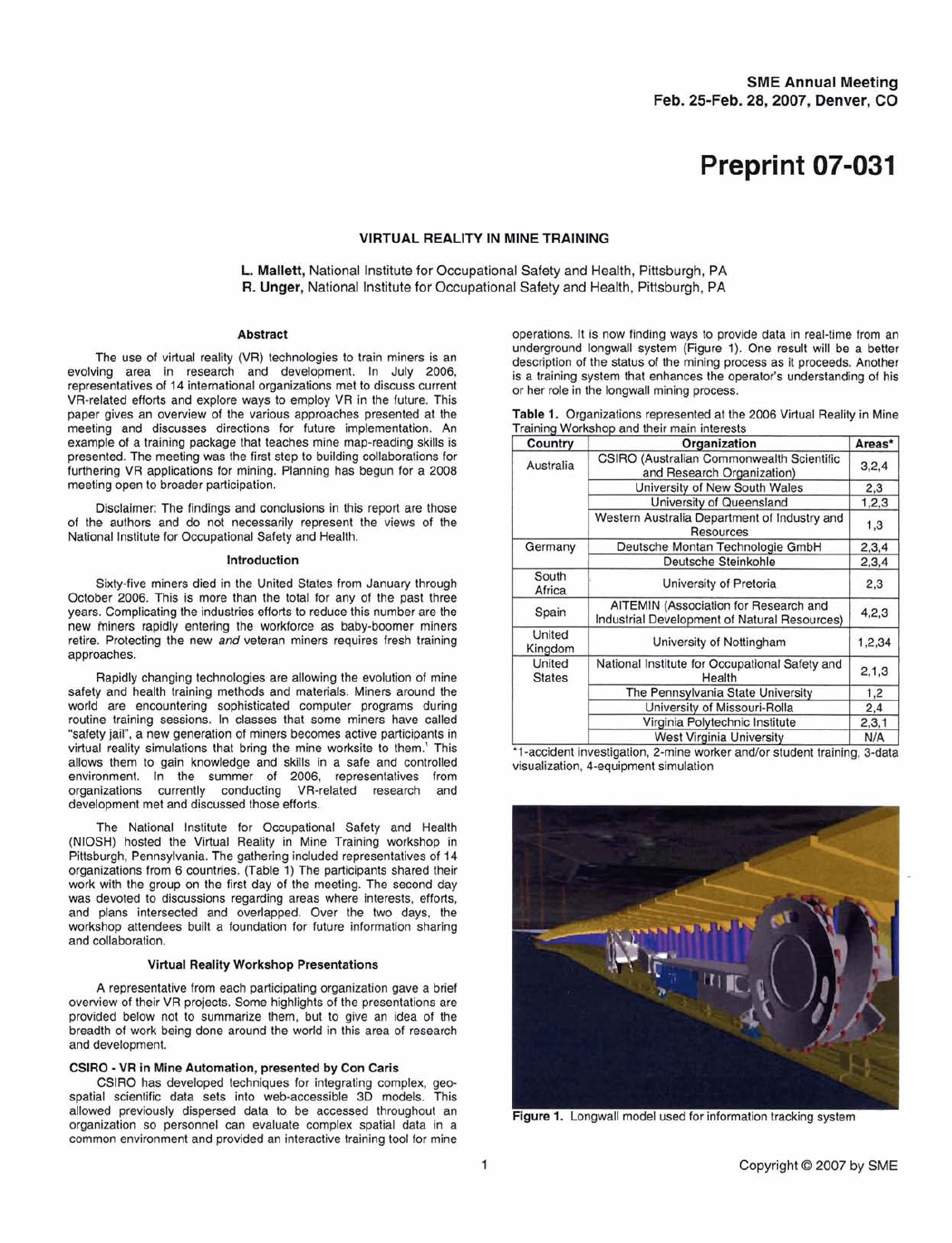#### University of New South Wales - Developing and Deploying Simulations, presented by Phillip Stothard

Three large-screen projection units create an underground coal mine in the UNSW's system. Their program is scenario-based and requires trainees to answer various safety-related questions as they "move" through the mine and thereby the story. Trainers interact with the trainees to clarify points, lead discussions, and answer questions, and can manipulate the progress of the training program.

# University of Queensland - VR Research at MlSHC (MINERALS INDUSTRY SAFETY AND HEALTH CENTRE), presented by Mehmet Kizil

Researchers and faculty at MlSHC have created VR applications to address a number of mining industry issues such as safety training, mining engineering education, accident reconstruction, data visualisation, mine planning, and environmental hazard assessment. One of their simulations is used to teach drill rig operation (Figure 2). They also use VR to provide a holistic approach to learning in their engineering program. Assignment data, such as spreadsheets, photographs, schematics and textual descriptions, which were previously distributed via printed course materials, are now presented in the realistic context of a VR mine.



Figure 2. Left - simulated drill rig, Right - actual drill rig

Western Australia Department of Industry and Resources - The Use of Digital Photographs & Photogrammetry to Produce a Virtual Environment for the Use of Accident and Incident Investigation as well as Training Scenarios, presented by Ken Fowle

The WA Dept. of Industry and Resources uses 3D interactive virtual environments and digital photogrammetry to create tools for accident and incident investigations. Better understanding and presentation of past events can be used to prevent future ones. It is also supporting mining applications ranging from the analysis of rock mass structure to the monitoring of the mine environment using 3D imaging tools and 30 data analysis techniques.

### Deutsche Montan Technologie GmbH and Deutsche Steinkohle - Knowledge-Based Maintenance and Trainlng Systems for the Mining Industry, presented by Christian Medrow

Researchers at DMT and Deutsche Steinkohle believe virtual reality will assist the mining industry as it faces increasingly complex<br>operating processes, rising equipment costs, increasing processes, mechanization, and pressures to increase productivity while maintaining high safety standards.

They have developed VR longwall shield supports, a plough guide, and a tailgate drive for training purposes (Figure 3). They also see great opportunity for miners to use new technologies while doing maintenance tasks. They have created a program for a hand-held device to store information miners can use on the job (Figure 4). For example, maintenance workers can access machine information while doing their jobs and training for them.

### AITEMIN - Virtual Reality as a Training Tool for Mine Machine Operators, presented by Carlos Catailna

One project objective at AlTEMlN is to develop simulators that can be used to train mining machine operators. AlTEMlN has created

a VR simulator of a roadheader that provides realistic visual, sound and physical sensations (Figures 5 and 6). Along with the usual mockup of the equipment and a computer-generated environment, a motion platform simulates the incline and feel of the machine. Plans are to build a simulator of a drilling rig next.





Figure 4. Repalr assistance on PDA

### University of Nottingham - Seeing is Believing: A Vision for New Media in Academic and Industrial Sectors, presented by Damian **Schofield**

Dr. Schofield has conducted research on the effects that viewing and interacting with VR environments have on the viewer. This issue will become increasingly important as realism of computer-generated accident recreations improves. Allowing a trainee to experience a "real" accident might be a valuable teaching tool (Figure 7). Reconstructions can be used not only in training, but also in prevention as the virtual accident is reviewed and the virtual environment modified to assess potential prevention strategies.

### University of Missouri-Rolla - Virtual Reality Training of Jack-Leg Roof Bolters, presented by Michael G. Hilger

In Missouri, chroma key technology allows the creation of an augmented reality context for training underground mining roof bolters. A trainee uses a head-mounted display to see the virtual environment while learning to operate a jackleg drill. A small camera mounted on the trainee's hardhat provides input so the visual field matches the trainee's head movement. Researchers will test this technology with scenario-based training modules.

# Virginia Polytechnic Institute - VE Initiatives at Virginia Tech: Immersive Virtual Environments for Mining and Engineering Applications, presented by Doug Bowman

Investigators at VPI are focusing on ways to reduce injuries and fatalities resulting from powered-haulage equipment in metal and nonmetal mines. They have begun work on training applications for conveyor belts and haul trucks. Both cover hazard recognition and potential consequences of missing hazards during inspections and operation.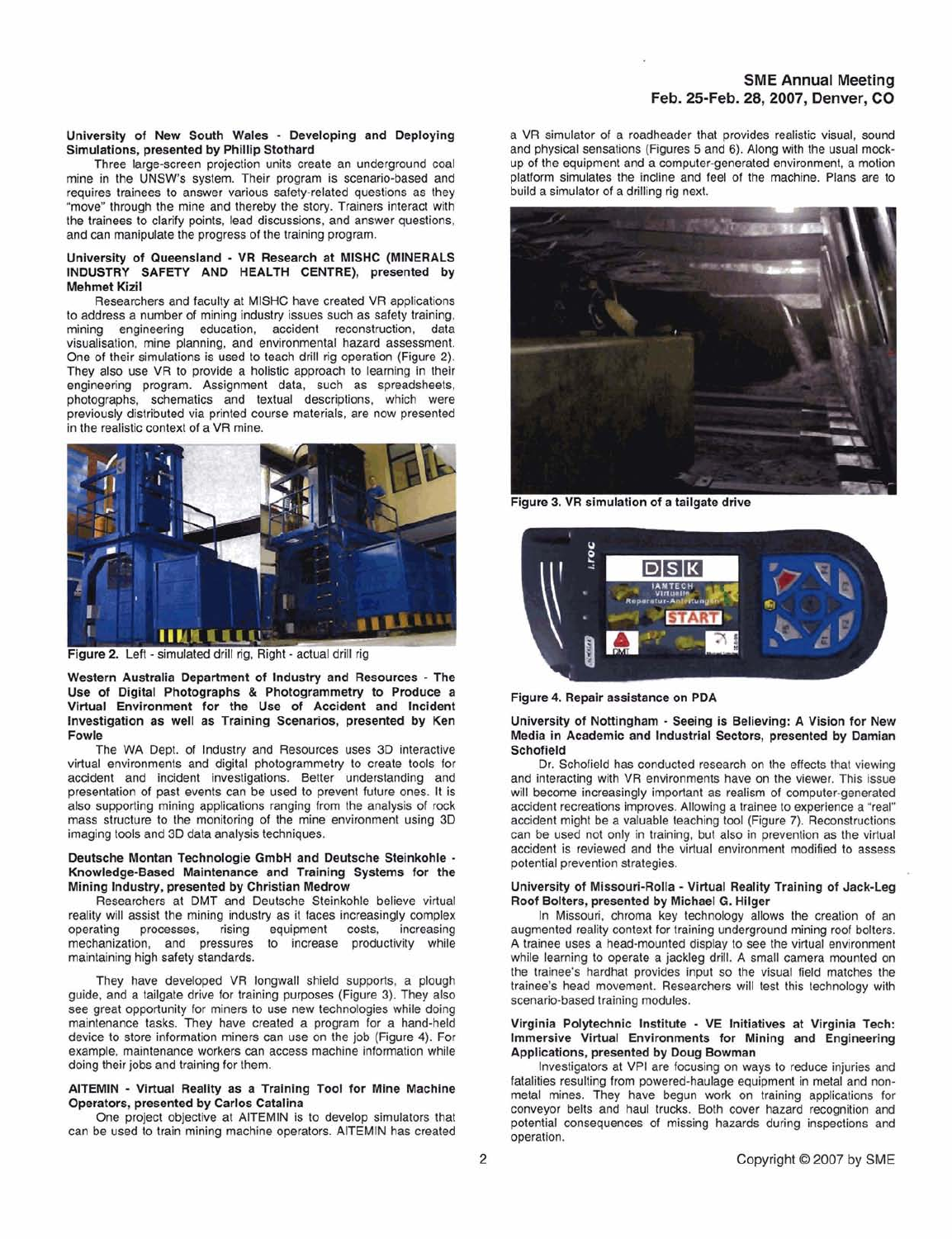

Figure 5. AITEMIN roadheader simulation - operator's compartment mockup with motion platform



Figure 6. AITEMIN roadheader simulation - operator's view in exercise

VPI has also developed AMADEUS (Adaptive and real-time geologic Mapping, Analysis, and DEsign of Underground Space) that provides 3D visualization (Figure 8) of information for digital imaging and image analysis, tomographic imaging, modeling and analysis of rock masses, and the design of tunnels and other underground spaces.

NlOSH Pittsburgh and Spokane Research Laboratories - Creating Games for Serious Safety and Health Training, presented by Timothy Orr

Researchers at NlOSH are exploring how the mining industry can effectively use "serious games" for mine training. They have used a game engine to create a portion of an underground coal mine. In this virtual mine, trainees have a first person vantage point as they walk or ride through the mine. The first training package in this virtual mine instructs new miners in how to read mine maps.



Figure 7. Scene from an accident recreation



Figure 8. A view of AMADEUS

The Mine Navigation Challenge allows trainees to move freely in six entries and approximately 35 crosscuts of the virtual mine environment (Figure 9). They start the training by boarding the mantrip where the operator gives them their work assignment. The operator tells them to pick up tools and take them to the supervisor who is working at a certain location. They must use their map to plot their course and then virtually walk to the supewisor's location. To be successful, they must know where they can go (such as through a mandoor) and where they cannot (such as under the belt). When they have found the supervisor, he will give further instructions for the next task (Figure 10).

The research team reported that while the program is still under development, trainers and trainees were very positive about it during initial field tests. The project was designed to use this training scenario, once complete, in studies of effective deployment of this technology.

#### Workshop Summary

Participants came from all over the world, but their common interests were readily apparent. The shared languages of mining and